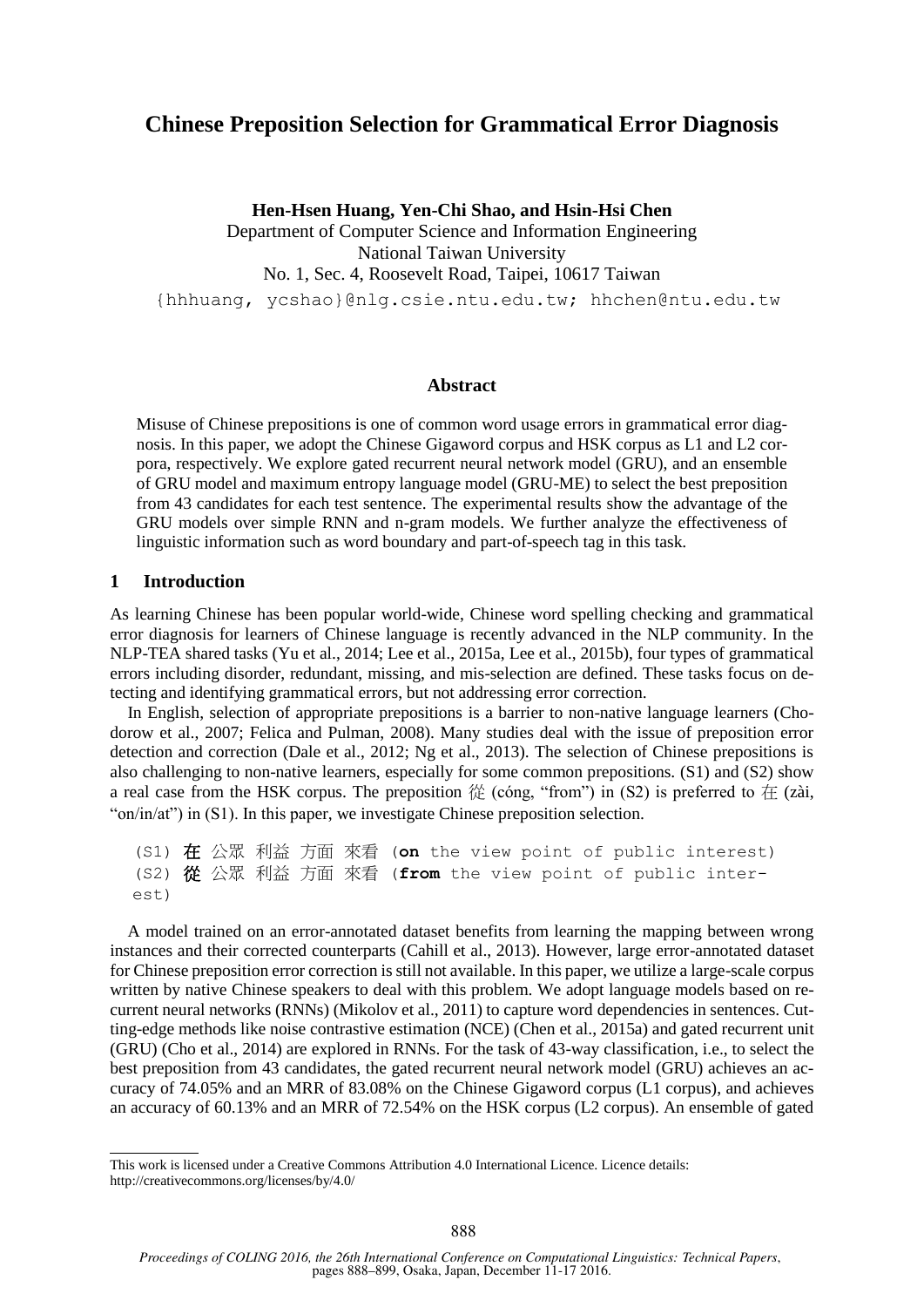recurrent neural network model and maximum entropy language model (GRU-ME) further improves the accuracy and the MRR of the GRU model on the Gigaword corpus to 76.71% and 84.89%.

The contribution of this paper is two-fold. From technological point of view, to the best of our knowledge, this paper is the first attempt to deal with Chinese preposition selection based on gated recurrent neural network model and an ensemble of GRU and ME. From linguistic point of view, it discusses the unique phenomena of Chinese prepositions with empirical evidence. The rest of this paper is organized as follows. Section 2 introduces the related work of grammatical error diagnosis in English and Chinese. We further introduce Chinese prepositions in Section 3. Section 4 shows L1 and L2 corpora used in this study. Section 5 presents our approach to Chinese preposition selection. Section 6 shows the experimental results. We further analyze the results in Section 7. Finally, Section 8 concludes this work.

### **2 Related Work**

English preposition error detection has attracted much attention for years. Felice and Pulman (2007) proposed a voted perceptron classifier for disambiguating the uses of five common prepositions including "in", "of", "on", "to", and "with". In the work of Felice and Pulman (2008), error detection of nine common prepositions is tackled with the maximum entropy classifier. Chodorow et al. (2007) deal with the detection of preposition errors of non-native learners. In addition to error detection, some studies address the task of English preposition selection. Bergsma et al. (2009) propose a supervised language model for preposition correction. Tetreault et al. (2010) introduce parse features for this task. Cahill et al. (2013) propose a preposition error correction model trained on error-annotated data, and treated the revision logs of Wikipedia as a large error-annotated corpus. Xiang et al. (2013) propose a hybrid approach to deal with preposition selection. Zhang and Wang (2014) introduce a framework for English grammatical error correction using the maximum entropy language model for the replacement errors. Ramisa et al. (2015) address the task of preposition prediction for image descriptions with multimodal features. Related evaluations are covered in the shared tasks of HOO 2011 (Dale and Kilgarriff, 2011), HOO 2012 (Dale et al., 2012), CoNLL 2013 (Ng et al., 2013) and CoNLL 2014 (Ng et al., 2014).

In addition to Chinese spelling checking (Lee et al., 2015b), grammatical error detection in Chinese has been investigated recently. Wang (2011) shows common Chinese grammatical errors like missing components and error word orderings. Lin (2011), Yu and Chen (2012), and Cheng et al. (2014) focus on the detection and correction of word ordering errors in Chinese written by foreign students in the HSK corpus. Shiue and Chen (2016) determine if a Chinese sentence contains word usage errors.

In the NLP-TEA shared tasks (Yu et al., 2014; Lee et al., 2015a), detection of four grammatical errors are targeted. Lin and Chan (2014) train SVM classifiers with various bigram features. Zampiperi and Tan (2014) propose a frequency-based approach based on a large general corpus. Zhao et al. (2014; 2015) model the task of correction as machine translation in such a way that the wrong sentences are translated to correct ones. The preposition error detection is one of error cases in NLP-TEA shared tasks. However, the preposition correction is beyond the scope of NLP-TEA.

Different from previous works, our work focuses on the correction of Chinese prepositions. We aim at selecting suitable prepositions from a set of 43 common prepositions. To overcome the limitation of error-annotated dataset, we propose an unsupervised approach based on language models, which can be trained on a large scale L1 corpus without the need of annotation.

#### **3 Chinese Prepositions**

A preposition is a function word that is followed by a noun phrase to introduce a preposition phrase (PP). It indicates a relation between the noun phrase and other words within the sentence. For example, "in", "on", "to", "with", and "of" are most common prepositions in English. In the Penn Treebank 3 corpus (Marcus et al., 1999), 186 distinct English words are tagged with the part-of-speech (POS) tag "P" (i.e. preposition). In the 186 prepositions, some of them are abbreviations such as "altho" (although) and "w." (with).

In the same manner, we found a total of 288 distinct Chinese prepositions in the Chinese Treebank 8.0 corpus (Xue et al., 2013). The total occurrences of them are 54,239 in 71,369 sentences. In the 288 prepositions, 199 of them appear more than once, and 44 of them appear more than 100 times. The top three most frequent prepositions are  $\pi$  (zài, "on/in/at"),  $\#$  (duì, "to/at"), and  $\#$  (cóng, "from").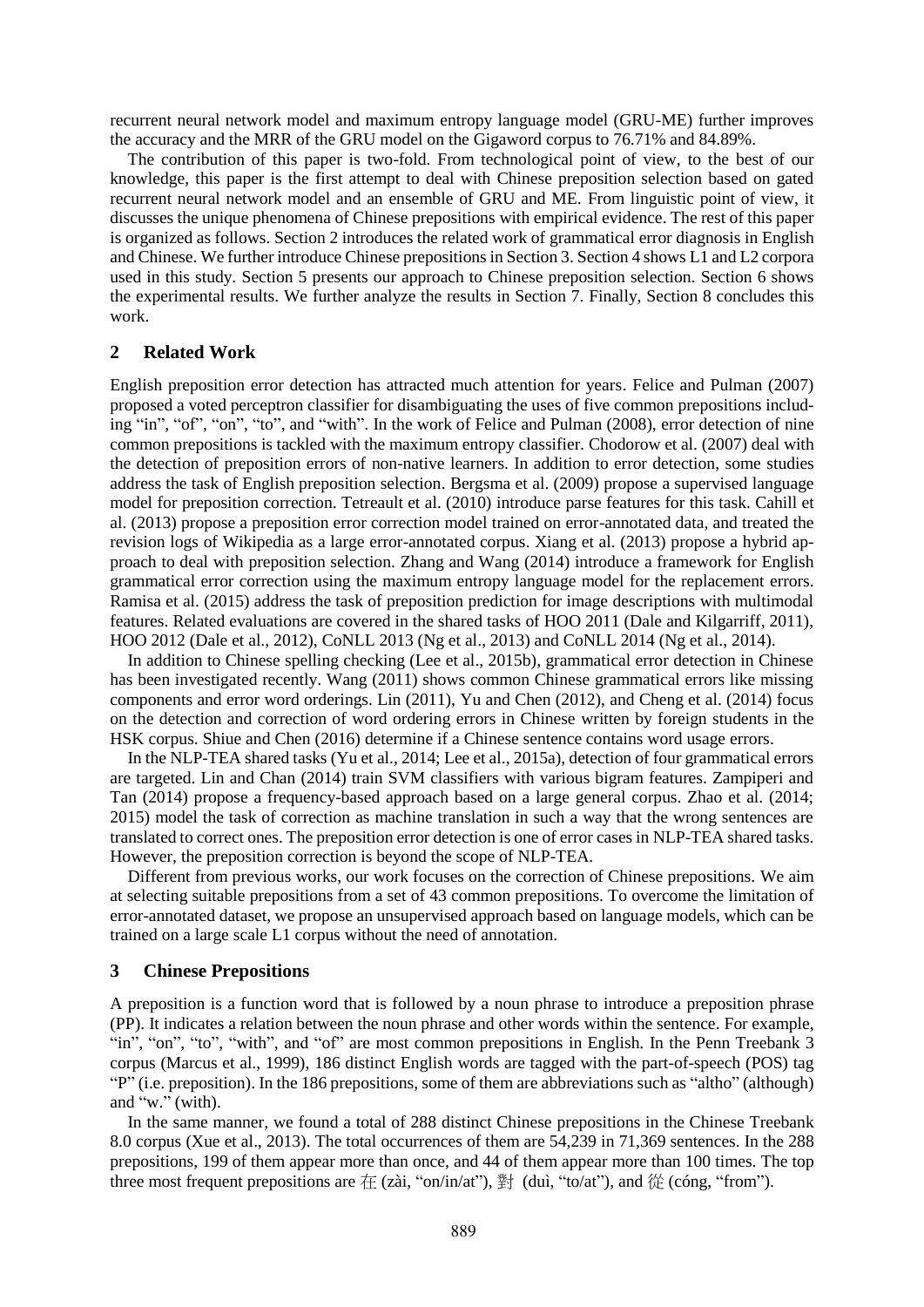The CKIP group (1993) categorized Chinese prepositions into 66 types of senses<sup>1</sup>. For example, these words 直到 (zhí dào), 迄 (qì), 等到 (děng dào), 比及 (bǐ jí), 及至 (jí zhì), and 待到 (dài dào) share the same meaning of "until" when they are used as preposition. Note that some prepositions have other usages. The words  $\boxplus$  (v $\Diamond$ ) and  $\land$  (hàn) can be used as preposition with the meaning of "with", while they are also common conjunctions with the meaning of "and". The word  $\mathbb{H}$  (dui) can be used as preposition (to/at), noun (a pair of), adjective (right/correct), adverb (yes), and verb (be opposite/reply) with various senses. Another highly ambiguous word  $\frac{1}{2}$  (gěi) can be used as preposition (to/for/with), verb (give/let), and emphatic particle. Both  $\frac{1}{2}$  (dui) and  $\frac{1}{2}$  (gěi) are common Chinese words, they have multiple senses by their own, and they are interchangeable in some situations.

Some preposition/noun pairs usually collocate. For example, the combination of the noun 辨公室 (office) and the preposition  $#$  (zài, "in") forms a common preposition phrase 在辨公室 (in the office). In a complicated sentence like (S3), there are eight words in-between  $#$  and  $# \triangle \tilde{\Xi}$ . Such a long distance dependency is challenging to language models.

(S3) 我 在 設於 上海 浦東 機場 西面 的 口岸 服務 辨公室 (I am **in** the port service **office** located in the west of the Pudong airport, Shanghai)

In addition, the combination of the preposition and the noun varies according to semantics. For the noun 辨公室 (office) in (S4) and (S5), different prepositions are used. The ambiguity of preposition selection not only causes confusion to non-native learners, but also makes challenges in natural language processing.

(S4) 我 在 辨公室 上班 (I work **in** the office) (S5) 我 從 辨公室 出發 (I depart **from** the office)

#### **4 Datasets**

We adopt the Tagged Chinese Gigaword (CGW) corpus  $2.0<sup>2</sup>$  (Huang, 2009; Huang et al., 2008) as the L1 corpus. It contains 2,803,632 documents and 831,748,000 words with part-of-speech (POS) tags. By removing the sentences without prepositions, a total of 23,486,882 sentences covering 155 prepositions are collected from the Gigaword corpus. We randomly select 60% of sentences for training models due to the computation limitations. Additional 5,000 and 200,000 sentences are randomly selected as development data and test data, respectively. The development data is used for validation.

HSK dynamic composition corpus is adopted as the L2 corpus<sup>3</sup>. It collects articles written by students from foreign countries to study Chinese in Beijing Language and Culture University. Total 46 error categories range from character level, word level, sentence level, to discourse level are annotated and corrected in the HSK corpus. The CKIP segmentation system is used to perform Chinese word segmentation and POS tagging on the sentences in HSK because the POS tagging in the CGW corpus follows the CKIP style.

From the HSK corpus, total 745 sentences consisting of preposition errors are extracted from wordlevel grammatical error set. Limited to the small L2 dataset, these 745 sentences are used as test data only. The statistics of L1 and L2 datasets are listed in Table 1.

| Dataset                | Source     | Number of Sentences |
|------------------------|------------|---------------------|
| Training set $(L1)$    | <b>CGW</b> | 14,092,128          |
| Development set $(L1)$ | CGW        | 5,000               |
| Test set $(L1)$        | CGW        | 200,000             |
| Test set $(L2)$        | HSK        | 745                 |

Table 1: Statistics of the L1 (CGW) and L2 (HSK) datasets used in experiments.

<sup>&</sup>lt;sup>1</sup> http://rocling.iis.sinica.edu.tw/CKIP/tr/9305\_2013%20revision.pdf

<sup>2</sup> https://catalog.ldc.upenn.edu/LDC2009T14

<sup>3</sup> http://202.112.195.192:8060/hsk/login.asp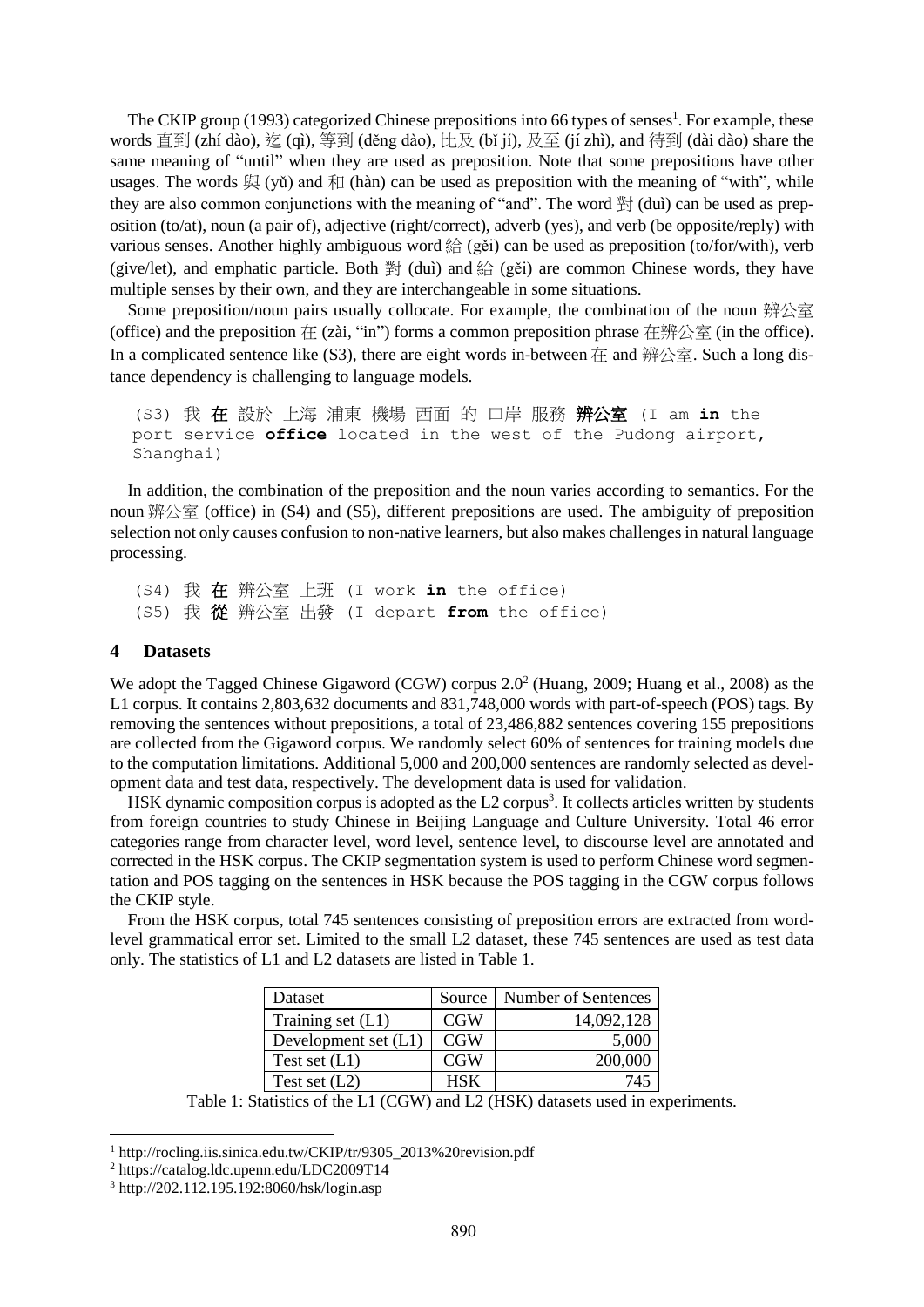Among the Chinese prepositions mentioned in Section 3, 43 prepositions, most of which are common words, appear in the HSK dataset. Note that 33 of them belong to the list of the top 50 prepositions in CGW. Furthermore, these 43 prepositions cover 88.61% of preposition uses in CGW. Figure 1 lists the 43 prepositions used in this work by the order of their occurrences.

在 (on/in/at) 對 (to/at) 從 (from) 用 (with/using) 以 (with/by) 跟 (with) 由 (by/from) 給 (to/for/with) 為 (for) 和 (to) 向 (to/toward) 與 (to) 像 (like) 對於 (for/regarding) 當 (at) 把 (owing to) 到 (to) 靠 (by) 於 (in/to/on/for/at/of) 被 (passive particle) 關於 (about/on) 隨著 (along) 比 (than) 根據 (according to/based on) 如 (as) 依 (according to/by) 就 (on) 針對 (against) 離 (from) 按照 (according to/by) 替 (for) 至於 (touching) 受 (passive particle) 至 (to/until) 等到 (until) 據 (according to) 按 (according to/by) 往 (to/toward) 經由 (via) 同 (with) 憑 (by) 趁 (at) 正當 (at)

Figure 1: Prepositions in the HSK corpus.

### **5 Methods**

This work deals with the preposition selection error. Given a set of Chinese prepositions, *PS*, and a sentence  $S = (x_1, x_2, ..., x_{i-1}, x_i, x_{i+1}, ..., x_n)$ , where  $x_i$  is a preposition, we try to substitute  $x_i$  for each preposition  $p$  in *PS*, and choose the most probable preposition  $\hat{p}$ .

$$
\hat{p} = \mathop{\rm argmax}_{p \in PS} P(x_1, x_2, \dots, x_{i-1}, p, x_{i+1}, \dots, x_n)
$$

Prepositions are a closed set of function words. Thus, it is feasible to substitute each of all prepositions for the location of a preposition. As listed in Section 4, *PS* contains 43 common prepositions which appear in both the CGW corpus and the HSK corpus. The probability of a sentence is estimated by a language model. The traditional n-gram language model is considered as the baseline in this work. The SRI language modeling toolkit (SRILM)<sup>4</sup>, an implementation of n-gram language model, is adopted. The major disadvantage of n-gram is that the number of its parameters growths exponentially as the order of n-gram increases. As a result, the order of n-gram usually ranges between bigram and 5-gram. The n-gram model with high order is not impractical.

Recently, language models based on recurrent neural networks (RNNs) such as simple RNN, long short-term memory (LSTM), and gated recurrent unit (GRU) (Mikolov et al., 2011; Hochreiter and Jürgen Schmidhuber, 1997; Cho et al., 2014) have been shown to outperform traditional approaches in speech recognition and other applications. Figure 2 illustrates a basic recurrent neural network. The hidden state  $s_t$  is passed to the next step for the following update.

$$
s_t = f(Wx_t + Us_{t-1})
$$

where *f* is an activation function such as a sigmoid function or a tanh function, and *W* and *U* are parameters to be learned. In other words, the history information is kept.



<sup>4</sup> http://www.speech.sri.com/projects/srilm/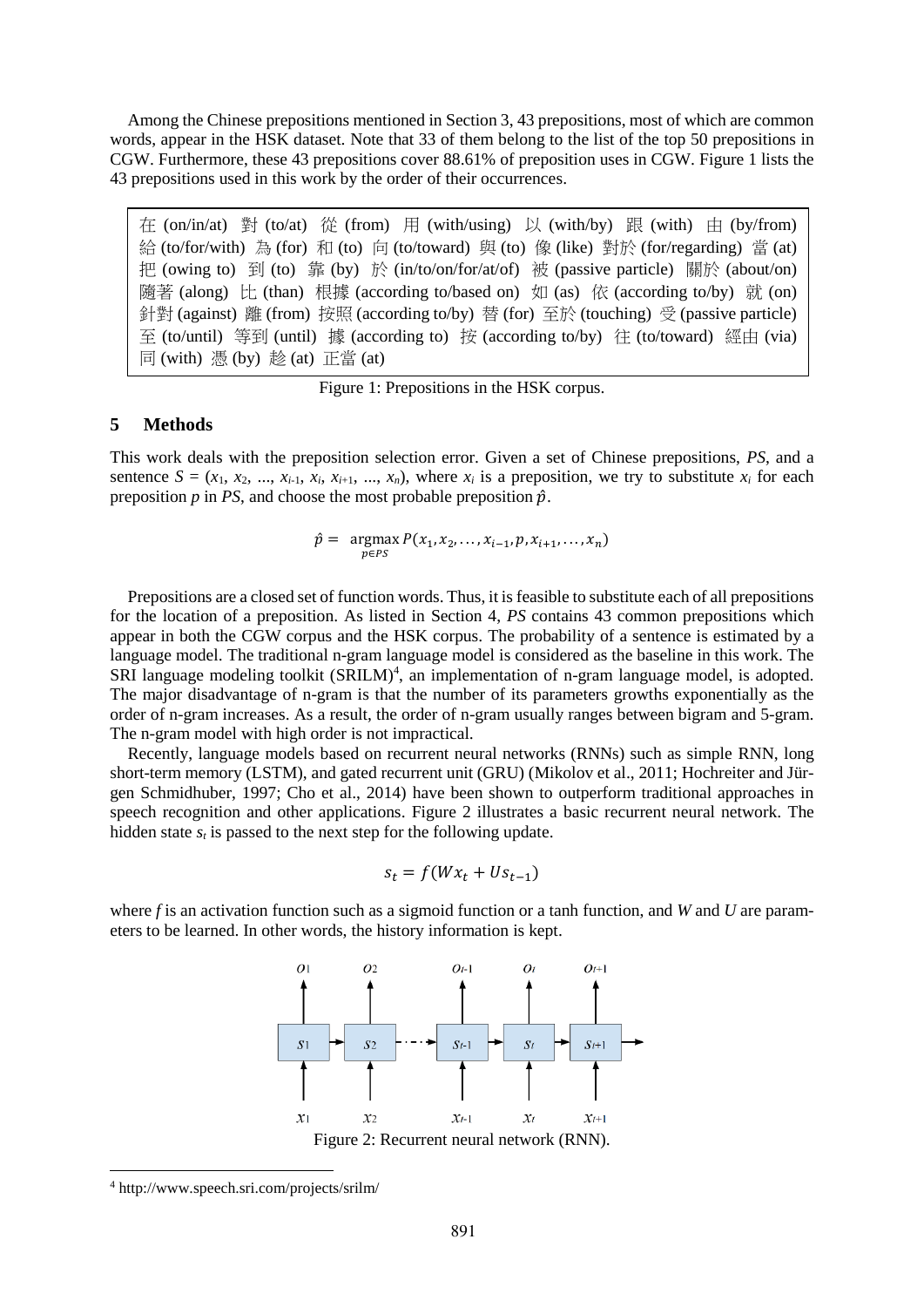Compared to n-gram, RNN based language model can capture longer distance dependencies with less parameters. As mentioned in Section 3, long distance dependency modelling is crucial to preposition selection. For this reason, we employ the simple RNN and the GRU language models to estimate the probability of a preposition in a given sentence. Instead of the single sigmoid or tanh function used by the simple RNN, GRU model, which is simplified from LSTM, uses a structure namely gated recurrent unit in the hidden layer.

$$
s_t = (1 - z)h + zs_{t-1}
$$
  

$$
h = \tanh(W_h x_t + r_t(U_h s_{t-1}))
$$
  

$$
z = \sigma(W_z x_t + U_z s_{t-1})
$$
  

$$
r = \sigma(W_r x_t + U_r s_{t-1})
$$

As shown in Figure 3, the update gate *z* decides how much the hidden state *s* is updated with the candidate hidden state  $\tilde{s}$ , while the reset gate *r* decides how much the memory to be forgotten. GRU is reported to be better for long-term dependency modeling (Chung et al., 2014; Chen et al., 2015b) than the simple RNN. Compared to LSTM, GRU requires few parameters for the same size of hidden layer.



Figure 3: Gated recurrent unit (GRU).

In this work, we use the noise contrastive estimation (NCE) (Chen et al., 2015a) as the output layer for both simple RNN and GRU language models. The training performance of NCE is comparable to the class-based softmax, but NCE is faster in testing stage and can speed up together with GPU in training stage. The implementation of RNN models is based on faster-rnnlm, a toolkit for RNN language modelling<sup>5</sup>.

#### **6 Experiments**

Three language models, n-gram, simple RNN, and GRU, are evaluated in the experiments with various configurations. The n-gram models are trained with the orders from 2 to 12. The simple RNN and the GRU models are trained with the hidden sizes of 128, 256, and 512. The number of noise samples of NCE is set to 20. Moreover, all language models are trained on three linguistic levels:

- (1) Character level (**char**): each unit is a Chinese character.
- (2) Word level (**word**): each unit is a Chinese word.
- (3) Word level with POS tag (**w/p**): each unit is a combination of a word and its POS tag.

The performance is measured by accuracy and mean reciprocal rank (MRR). The accuracy is defined as number of correct selection versus number all test instances. The MRR is defined as  $\frac{1}{N} \sum_{i=1}^{N} \frac{1}{\text{ran}}$ rank  $\frac{N}{i=1}$ where *N* is number of instances, and rank*<sup>i</sup>* is the rank of the correct preposition among *PS* according to its probability. In L1 testing, we check if the predicted preposition is the same as the original preposition in the sentence. In L2 testing, we check if the predicted preposition is the one corrected by annotators. McNemar test is used for significance testing at  $p=0.05$ .

<sup>5</sup> https://github.com/yandex/faster-rnnlm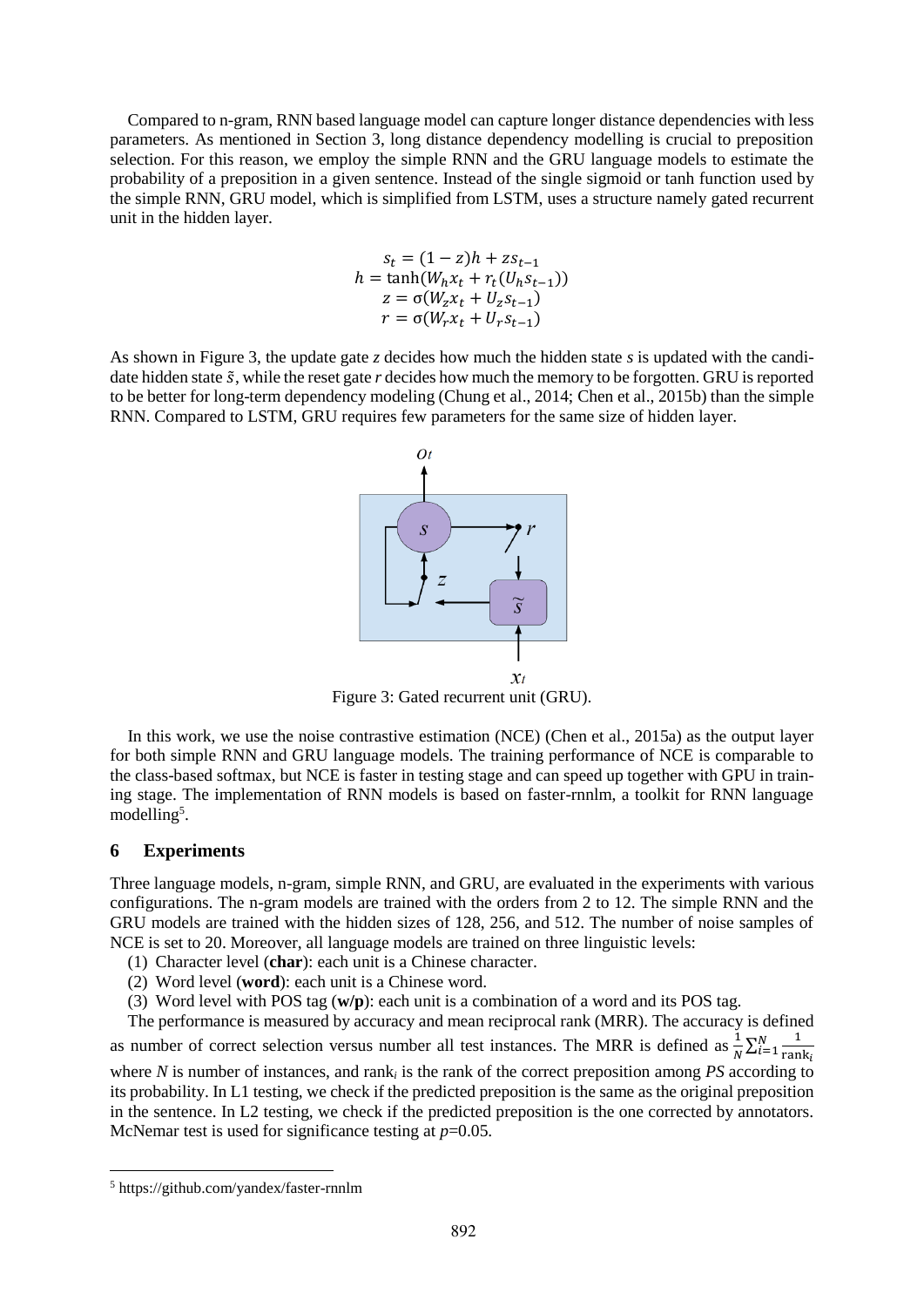Experimental results in L1 and L2 are shown in Table 2. For the n-gram models with different orders (from 2 to 12), we only show the highest performances due to the limited space. The subscripts of the simple RNN and the GRU models denote their hidden sizes. The best performing configuration for each of n-gram, simple RNN, and GRU models is highlighted in bold. In general, the larger the hidden layer, the better the performances of the simple RNN and the GRU language models. GRU model outperforms simple RNN and n-gram models in most cases. The best n-gram model is trained on word level with POS tags, the best simple RNN model is trained on word level using a hidden size of 512, and the best GRU model, which is also the best model of all, is trained on word-level with POS tag using a hidden size of 512. In both L1 and L2 testing, the best GRU model significantly outperforms the best simple RNN model.

The n-gram model and the GRU model perform better on the word level with POS tag, while the simple RNN model performs better on the word-level. On the other hand, all the n-gram, simple RNN, and GRU models trained on character level perform poorly. Grouping characters into words may help language models to capture long distance dependency. The neural networks are capable of learning feature representation from raw data. The linguistic information like POS tags still increases the performances of the GRU model.

The best performing model, GRU<sub>512</sub> trained on word level with POS tag, achieves an accuracy of 74.05% and an MRR of 83.08% on L1, and an accuracy of 60.13% and an MRR of 72.54% on L2. The precision@3 is 91% in L1 testing, and 81% in L2 testing. For a task of 43-way classification, this result is promising.

Among the three best performing n-gram, simple RNN and GRU models, the smallest performance gap between L1 and L2 is found in the GRU model. Compared to the other two models, GRU model achieves better testing fitness and less overfitting. However, the performance gap between L1 and L2 is still an issue to be tackled in the future.

|                    | CGW(L1)    |            |       |            |          |            | HSK(L2)   |            |       |            |            |            |
|--------------------|------------|------------|-------|------------|----------|------------|-----------|------------|-------|------------|------------|------------|
| LM                 | Character  |            | Word  |            | Word/POS |            | Character |            | Word  |            | Word/POS   |            |
|                    | <b>ACC</b> | <b>MRR</b> | ACC   | <b>MRR</b> | ACC      | <b>MRR</b> | ACC       | <b>MRR</b> | ACC   | <b>MRR</b> | <b>ACC</b> | <b>MRR</b> |
| N-gram             | 66.90      | 76.54      | 66.78 | 76.49      | 69.11    | 78.68      | 40.54     | 54.91      | 42.42 | 55.73      | 43.62      | 56.65      |
| RNN <sub>128</sub> | 33.47      | 48.34      | 67.39 | 77.50      | 67.14    | 77.46      | 25.91     | 40.67      | 50.47 | 63.26      | 49.13      | 63.12      |
| RNN <sub>256</sub> | 42.87      | 57.98      | 68.61 | 78.64      | 67.25    | 77.65      | 25.64     | 42.10      | 50.74 | 63.95      | 49.80      | 63.12      |
| RNN <sub>512</sub> | 51.44      | 64.55      | 71.80 | 81.03      | 71.04    | 80.40      | 35.57     | 49.60      | 55.97 | 68.56      | 50.34      | 63.84      |
| GRU <sub>128</sub> | 45.11      | 58.57      | 63.78 | 74.91      | 68.09    | 78.41      | 27.11     | 41.77      | 48.59 | 62.20      | 51.14      | 64.91      |
| GRU <sub>256</sub> | 49.94      | 63.35      | 70.24 | 79.89      | 72.05    | 81.48      | 34.50     | 49.03      | 55.97 | 68.46      | 57.99      | 70.27      |
| GRU <sub>512</sub> | 55.77      | 68.56      | 72.42 | 81.71      | 74.05    | 83.08      | 40.94     | 55.56      | 56.78 | 69.92      | 60.13      | 72.54      |

Table 2: Accuracies of n-gram, simple RNN, and GRU models with different configurations in L1 and L2. All the numbers are shown in percentage (%).

### **7 Discussion**

Table 3 shows the performances of most frequent prepositions by the best performing n-gram, simple RNN and GRU models in L2 testing. The last row represents the performances of all prepositions in micro average. In each row, the best precision (P), recall (R), and F-score (F) are highlighted. The confusion matrix of the best performing GRU model in L2 testing is shown in Table 4. Most frequent prepositions are listed. Each row represents the sample in an actual preposition, while each column of the matrix represents the samples in a predicted preposition.

The preposition 在 (zài), the most frequent Chinese preposition, covers the meanings of *on*, *in*, and *at* in English. The precision of the second preposition 對 (duì, "to/at") achieved by the GRU model is only 59.76%. As shown in Table 4, 18 instances of  $\pm$  (zài, "on/in/at") and 10 instances of  $\frac{2}{32}$  (gěi, "for/to") are misclassified to  $\frac{4}{3}$ . As a result, the recall of 給 (gěi, "for/to/with") and the precision of 對 are poor. In fact, they are sometimes interchangeable. For instance, using  $\frac{36}{21}$  in place of  $\frac{46}{21}$  in (S6) is also correct. However, only one correct preposition is labeled in the HSK corpus. In other words, our models are under-estimated due to the one-answer evaluation. In English, prepositions are also reportedly more than one way to correct (Bryant and Ng, 2015).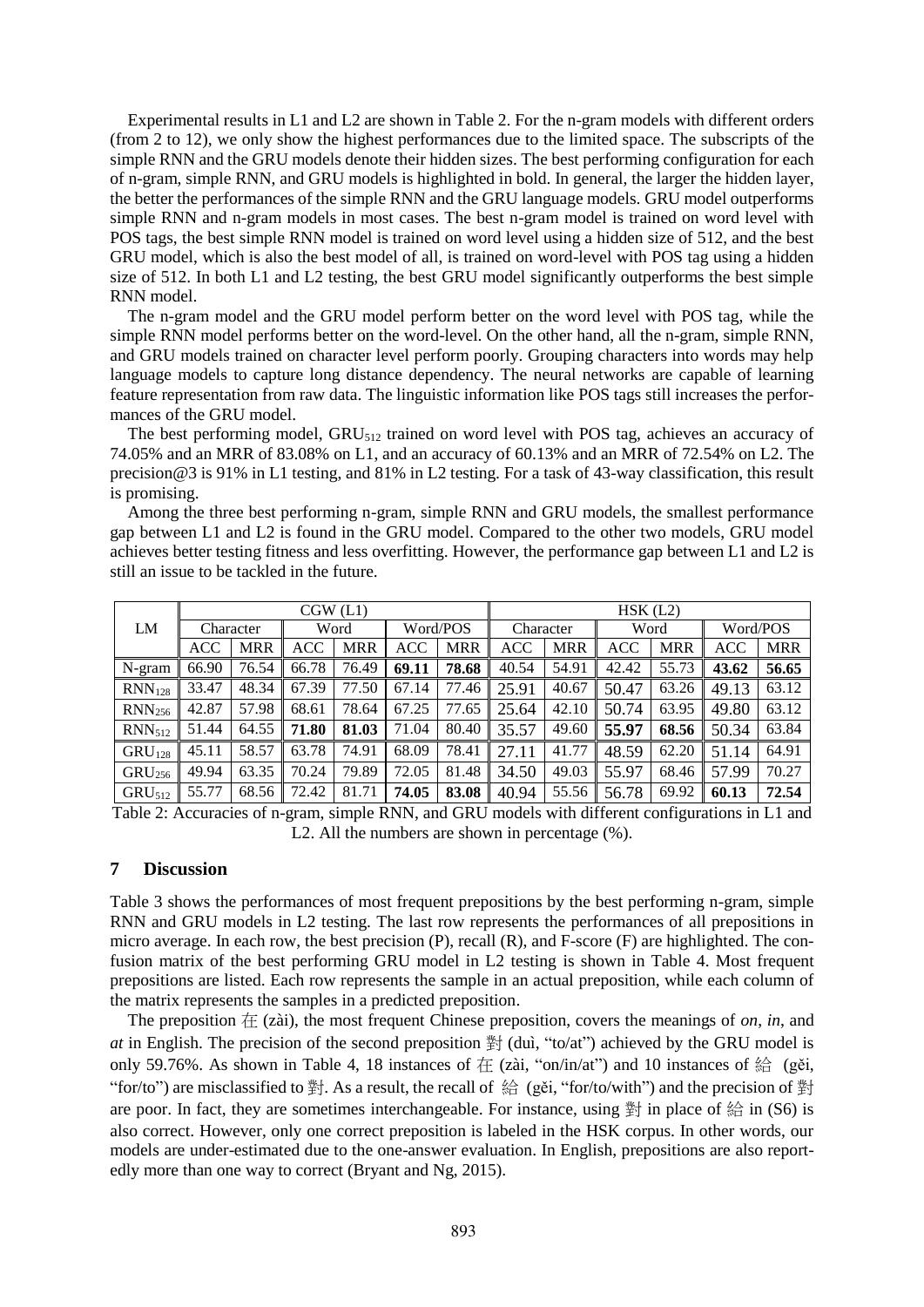## (S6) 吸菸 給 人 們 的 健康 帶來 不好 的 影響 (smoking causes bad effect **to** human health)

The third frequent preposition  $\frac{1}{12}$  (cóng, "from") tends to confuse with  $\pm$  (zài, "on/in/at") and  $\frac{1}{12}$  (yi, "by/with"). The fourth and the fifth prepositions  $\boxplus$  (yòng, "by/with") and  $\Box$  (yǐ, "by/with") share similar meanings and tend to be confusing.

| Preposition             | N-Gram Word/POS |       |       | $RNN_{512}$ Word |       |       | GRU <sub>512</sub> Word/POS |       |       |
|-------------------------|-----------------|-------|-------|------------------|-------|-------|-----------------------------|-------|-------|
|                         | P               | R     | F     | P                | R     | F     | P                           | R     | F     |
| $\pm$ (on/in/at)        | 52.22           | 69.86 | 59.77 | 68.66            | 84.02 | 75.56 | 79.70                       | 73.52 | 76.48 |
| 對 (to/at)               | 50.66           | 61.11 | 55.40 | 63.70            | 73.81 | 68.38 | 59.76                       | 80.16 | 68.47 |
| 從 (from)                | 70.59           | 26.09 | 38.10 | 87.18            | 36.96 | 51.91 | 74.70                       | 67.39 | 70.86 |
| $\#$ (by/with)          | 63.16           | 32.43 | 42.86 | 71.43            | 27.03 | 39.22 | 77.78                       | 37.84 | 50.91 |
| $\mathcal{U}$ (by/with) | 27.59           | 25.00 | 26.23 | 34.55            | 59.38 | 43.68 | 41.51                       | 68.75 | 51.76 |
| 跟(with)                 | 60.00           | 19.35 | 29.27 | 50.00            | 38.71 | 43.64 | 60.00                       | 29.03 | 39.13 |
| $\pm$ (by/from)         | 33.33           | 31.82 | 32.56 | 54.55            | 54.55 | 54.55 | 72.22                       | 59.09 | 65.00 |
| 給 (for/to/with)         | 50.00           | 5.88  | 10.53 | 100.00           | 5.88  | 11.11 | 100.00                      | 17.65 | 30.00 |
| Average of all          | 46.14           | 43.62 | 41.71 | 60.15            | 56.78 | 55.88 | 63.63                       | 60.13 | 59.20 |

Table 3: Performances of most frequent prepositions by the best performing n-gram, simple RNN and GRU models in L2 testing. All numbers are shown in percentage (%).

|                  | <b>Predicted Prepositions</b> |         |                |                  |           |          |           |               |  |
|------------------|-------------------------------|---------|----------------|------------------|-----------|----------|-----------|---------------|--|
| Actual           | 在                             | 對       | 從              | 用                |           | 跟        | 由         | 給             |  |
|                  | (on/in/at)                    | (to/at) | (from)         | (by/with)        | (by/with) | (with)   | (by/from) | (for/to/with) |  |
| $\pm$ (on/in/at) | 161                           | 18      |                |                  |           |          |           |               |  |
| 對 (to/at)        | 8                             | 101     | 3              | 0                | 4         |          |           |               |  |
| 從 (from)         | 10                            | 3       | 62             |                  | 9         |          |           |               |  |
| 用 (by/with)      | ◠                             | 3       | $\bigcap$      | 14               | 9         | $\theta$ |           |               |  |
| 以 (by/with)      |                               | 4       | $\bigcap$<br>∠ | $\boldsymbol{0}$ | 22        |          |           |               |  |
| 跟(with)          | ◠                             | 3       | $\Omega$       | $\theta$         | 0         | 9        |           |               |  |
| $\pm$ (by/from)  |                               |         |                | 2                |           | 0        | 13        |               |  |
| 給 (for/to/with)  |                               | 10      | $\Omega$       | $\overline{0}$   | 0         | 0        |           |               |  |

Table 4: Confusion matrix of the GRU $_{512}$  on the word level with POS tag in L2 testing.

Figure 4 shows the accuracies of the n-gram,  $RNN<sub>512</sub>$ , and  $GRU<sub>512</sub>$  models on word level with and without POS tag with respect to difference sentence lengths. We divide the sentences in L2 test set into five groups according to their length. The average sentence length is 9.13 words, and the longest sentence consists of 32 words. The information of POS tag generally improves the performance for the cases of longer sentences. In particular, the  $GRU<sub>512</sub>$  model on word-level with POS tag outperforms other models for the sentences of lengths  $\geq 4$  words. In the test set of L2, only 10 sentences (1.3%) are shorter than 4 words.

(S7) is an instance correctly predicted by the GRU $_{512}$  model, while n-gram and RNN $_{512}$  output a wrong outcome as (S8). In this case, the first word  $\pm$  (zài, "in") and the last word  $\pm$  (li, "inside") form a circumposition for the noun phrase 那些保守的家庭 (those conservative family). The pair of words 在... 裡 (inside) is a common usage in Chinese. The GRU<sup>512</sup> model successfully captures their dependency although there are four words in-between.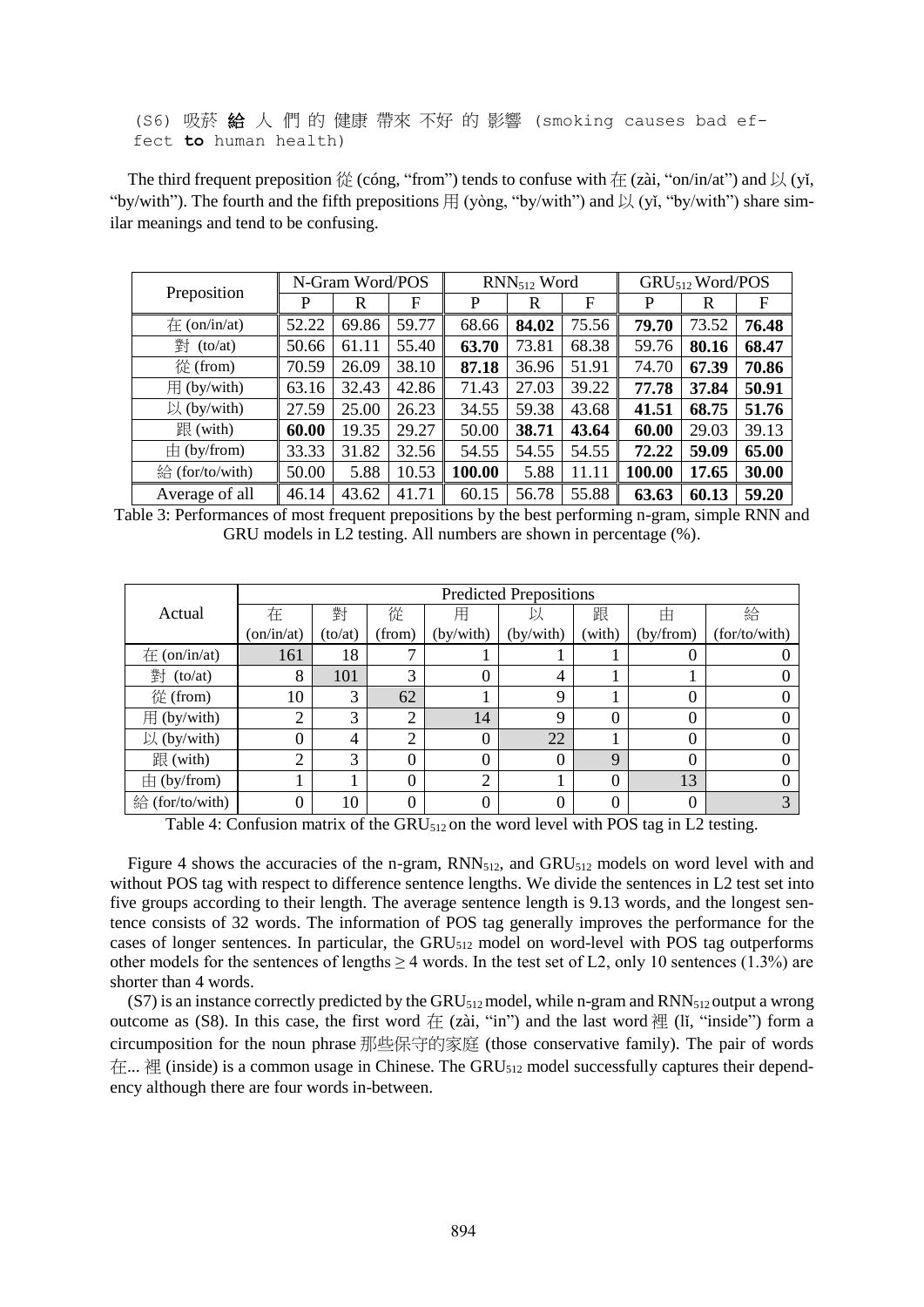

(S7) 在 那些 保守 的 家庭 裡 (Inside those conservative family) (S8) **對** 那些 保守 的 家庭 裡 (To those conservative family)

(S9) shows a much longer distance dependency successfully estimated by  $GRU<sub>512</sub>$ . In this case, there are eight words in-between the word pair  $\Box$ ...  $\Diamond$  (aim at ... as). The RNN<sub>512</sub> selects  $\Diamond$  (jiù, "just/on") in the sentence (S10), which is not fluent. The n-gram model, even worse, selects  $\pm$  (zài, "in") and makes an incomprehensible sentence (S11).

| (S9) 一些 家長 也 以 把 孩子 送入 純 女 或 純 男校 為 第一 選擇 (Some               |  |
|---------------------------------------------------------------|--|
| parents aim at sending their children into the pure female or |  |
| pure male school as the first choice)                         |  |
| (S10) 一些 家長 也 就 把 孩子 送入 純 女 或 純 男校 為 第一 選擇                    |  |
| (S11) 一些 家長 也 在 把 孩子 送入 純 女 或 純 男校 為 第一 選擇                    |  |

Figure 5 illustrates accuracies of varying order of the n-gram on character level, word level, and word level with POS tag. Results of L1 and L2 testing are shown in Figure 5(a) and Figure 5(b), respectively. As the order of n-gram increases, the models on word level and on word level with POS tag faster growth. In L1 testing, the n-gram model on character level finally achieves an accuracy close those of other two models on word level. In L2 testing, the performance gaps among the three models are more apparent. The information of Chinese word segmentation and POS tags not only speeds up training, but also improves the generalization.



Figure 5: Accuracy versus order of n-gram in L1 and L2 testing.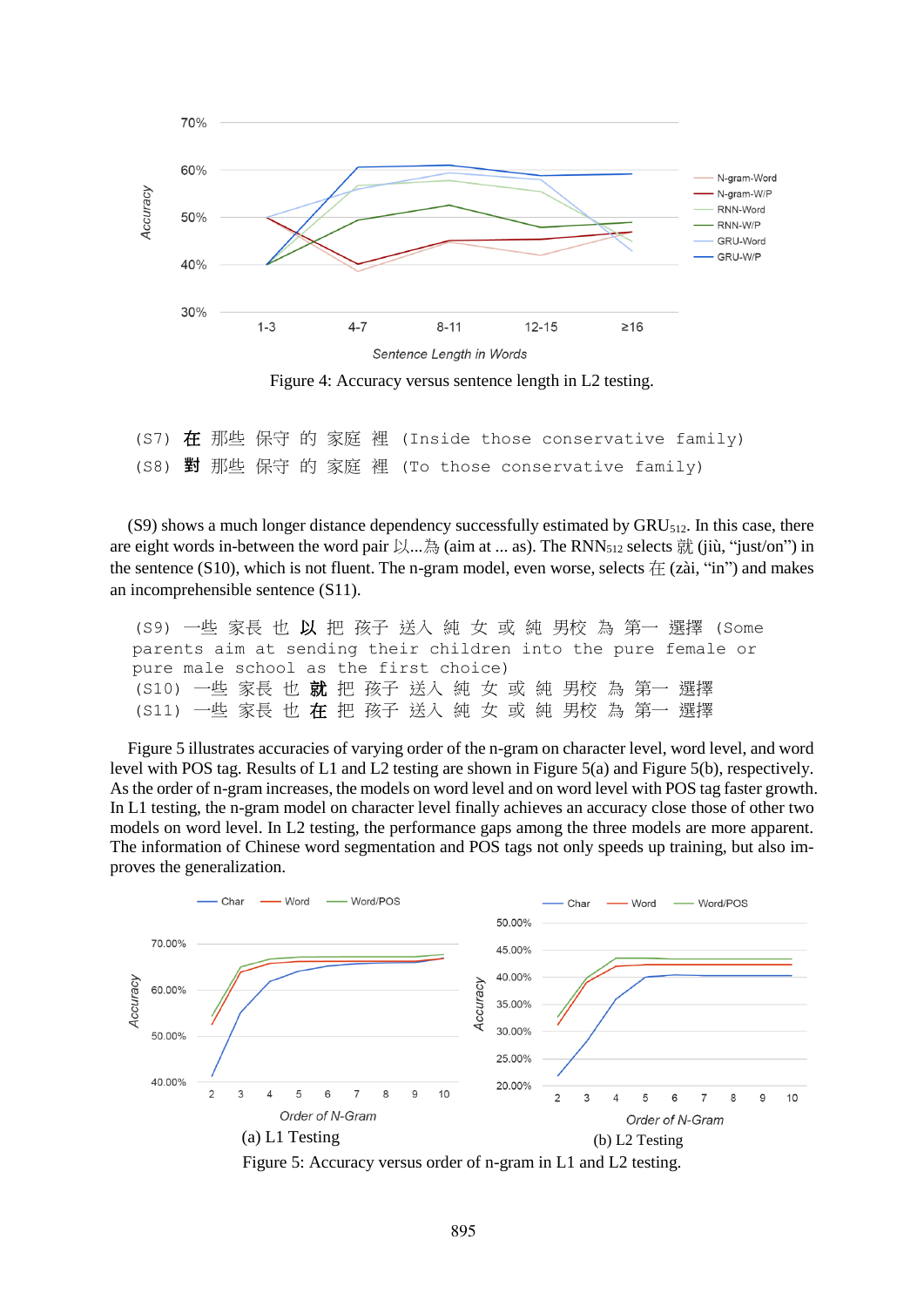Previous work suggests that the ensemble of RNN and traditional language model may improve the performance, especially for the RNN models with small hidden layer (Mikolov, 2012; Mikolov et al., 2011). We build an ensemble model GRU-ME by joint training the GRU model with a 4-gram maximum entropy language model (Berger et al., 1996). The input unit is word with POS tag (w/p), which has best performance in the experiments. The feature size of maximum entropy model is 1 billion. Figure 6 compares the performances between GRU and GRU-ME in L1 and L2. In L1 testing, ensembling the maximum entropy model with GRU significantly increases the performances of three GRU models, especially the ones with smaller hidden layer. In L2 testing, ensembling the maximum entropy model increases the performances of the GRU model with hidden sizes of 128. The results confirm that the RNN models with smaller hidden size gain from the combination of the traditional language model. The performances of the GRU models with larger hidden layer, however, are decreased with the combination of maximum entropy model and GRU. This phenomenon suggests that GRU-ME better fits the training data, but may suffer from overfitting. In contrast, the GRU model with a large hidden size is more robust when it is applied to another corpus.



Figure 6: Performances of the GRU and the ensemble of GRU with Maxent (GRU-ME) models in L1 and L2 testing.

# **8 Conclusion**

This work addresses the issue of Chinese preposition selection. We propose a method that uses language models to predict the most probable preposition in a given context. The classical n-gram models and the recurrent neural network models are explored. For the task of modelling Chinese prepositions, the experimental results show the advantage of the GRU models over simple RNN and n-gram models, especially for the cases involving longer distance dependency. In addition, linguistic information from Chinese word segmentation and the POS tagging improve the performances of n-gram and neural network language models. We will further adapt this approach to detection and correction for other grammatical errors in future work.

# **9 Acknowledgements**

This research was partially supported by Ministry of Science and Technology, Taiwan, under grants MOST-104-2221-E-002-061-MY3 and MOST-105-2221-E-002-154-MY3, and National Taiwan University under grant NTU-ERP-104R890858.

# **References**

Adam L. Berger, Stephen A. Della Pietra, and Vincent J. Della Pietra. 1996. A Maximum Entropy Approach to Natural Language Processing. *Computational Linguistics*, 22(1):1-36.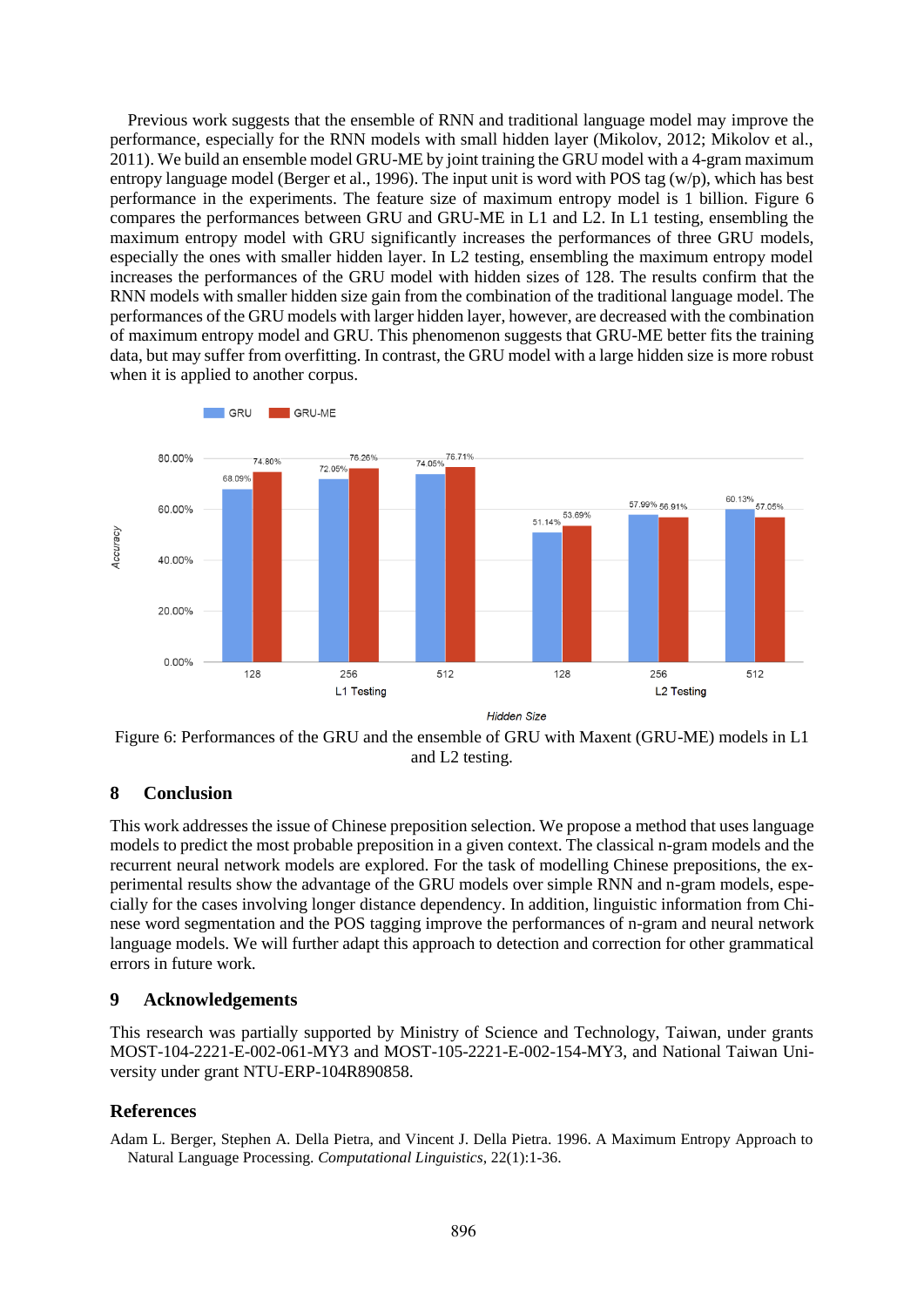- Shane Bergsma, Dekang Lin, and Randy Goebel. 2009. Web-Scale N-gram Models for Lexical Disambiguation. In *Proceedings of the Twenty-First International Joint Conference on Artificial Intelligence* (*IJCAI-09*), pages 1507-1512.
- Christopher Bryant and Hwee Tou Ng. 2015. How Far are We from Fully Automatic High Quality Grammatical Error Correction? In *Proceedings of the 53rd Annual Meeting of the Association for Computational Linguistics and the 7th International Joint Conference on Natural Language Processing* (*ACL-IJCNLP*), pages 697–707, Beijing, China.
- Aoife Cahill, Nitin Madnani, Joel Tetreault, and Diane Napolitano. 2013. Robust Systems for Preposition Error Correction Using Wikipedia Revisions. In *Proceedings of NAACL-HLT 2013*, pages 507–517.
- Xie Chen, Xunying Liu, Mark J. F. Gales, and Philip C. Woodland. 2015a. Recurrent Neural Network Language Model Training with Noise Contrastive Estimation for Speech Recognition. In *Proceedings of the 2015 IEEE International Conference on Acoustics, Speech and Signal Processing (ICASSP)*, pages 5411-5415, South Brisbane, Australia.
- Xinchi Chen, Xipeng Qiu, Chenxi Zhu, and Xuanjing Huang. 2015b. Gated Recursive Neural Network for Chinese Word Segmentation. In *Proceedings of the 53rd Annual Meeting of the Association for Computational Linguistics and the 7th International Joint Conference on Natural Language Processing*, pages 1744–1753, Beijing, China.
- Shuk-Man Cheng, Chi-Hsin Yu, and Hsin-Hsi Chen. 2014. Chinese Word Ordering Errors Detection and Correction for Non-Native Chinese Language Learners. In *Proceedings of the 25th International Conference on Computational Linguistics* (*COLING*), pages 23-29, August 2014, Dublin, Ireland.
- Chinese Knowledge Information Processing Group (CKIP). 1993. Technical Report 93-05: Chinese Part-of-Speech Analysis. Academia Sinica, Taipei.
- Kyunghyun Cho, Bart van Merrienboer, Caglar Gulcehre, Dzmitry Bahdanau, Fethi Bougares, Holger Schwenk, and Yoshua Bengio. 2014. Learning Phrase Representations Using RNN Encoder-Decoder for Statistical Machine Translation. arXiv preprint arXiv:1406.1078.
- Martin Chodorow, Joel R. Tetreault, and Na-Rae Han. 2007. Detection of Grammatical Errors Involving Prepositions. In *Proceedings of the 4th ACL-SIGSEM Workshop on Prepositions*, pages 25–30, Prague, Czech Republic.
- Junyoung Chung, Caglar Gulcehre, KyungHyun Cho, and Yoshua Bengio. 2014. Empirical Evaluation of Gated Recurrent Neural Networks on Sequence Modeling. arXiv preprint arXiv:1412.3555v1
- Robert Dale, Ilya Anisimoff, and George Narroway. 2012. HOO 2012: A Report on the Preposition and Determiner Error Correction Shared Task. In *Proceedings of the 7th Workshop on the Innovative Use of NLP for Building Educational Applications*, pages 54–62, Montreal, Canada.
- Robert Dale and Adam Kilgarriff. 2011. Helping our own: The HOO 2011 Pilot Shared Task. In *Proceedings of the 13th European Workshop on Natural Language Generation*, Nancy, France.
- Rachele De Felice and Stephen G. Pulman. 2007. Automatically Acquiring models of Preposition Use. In *Proceedings of the 4th ACL-SIGSEM Workshop on Prepositions*, pages 45–50, Prague, Czech Republic.
- Rachele De Felice and Stephen G. Pulman. 2008. A Classifier-based Approach to Preposition and Determiner Error Correction in L2 English. In *Proceedings of the 22nd International Conference on Computational Linguistics* (*COLING*), pages 169–176.
- Chu-Ren Huang, Lung-Hao Lee, Jia-Fei Hog, Wei-guang Qu, and Shiwen Yu. 2008. Quality Assurance of Automatic Annotation of Very Large Corpora: a Study based on heterogeneous Tagging System. *In Proceedings of the Sixth International Conference on Language Resources and Evaluation* (*LREC'08*), pages 2725–2729.
- Chu-Ren, Huang. 2009. *Tagged Chinese Gigaword Version 2.0 LDC2009T14*. Web Download. Philadelphia: Linguistic Data Consortium.
- Sepp Hochreiter and Jürgen Schmidhuber. 1997. Long Short-Term Memory. *Neural Computation*, 9(8): 1735– 1780.
- Lung-Hao Lee, Liang-Chih Yu, and Li-Ping Chang. 2015a. Overview of the NLP-TEA 2015 Shared Task for Chinese Grammatical Error Diagnosis. In *Proceedings of the 2nd Workshop on Natural Language Processing Techniques for Educational Applications* (*NLP-TEA*), pages 1–6, Beijing, China.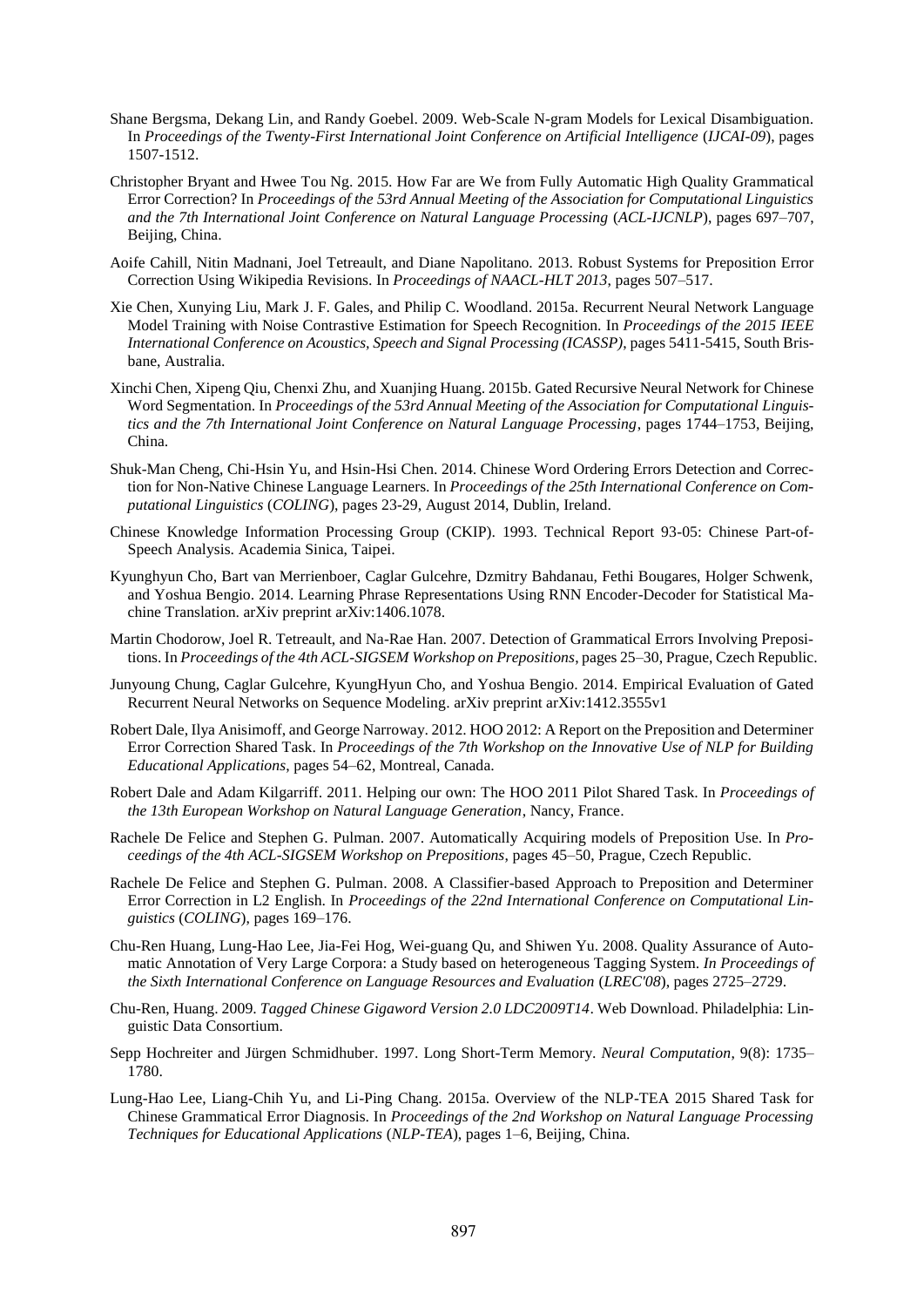- Lung-Hao Lee, Gina-Anne Levow, Shih-Hung Wu, and Chao-Lin Liu. 2015b. Introduction to the Special Issue on Chinese Spell Checking. *ACM Transactions on Asian and Low-Resource Language Information Processing* (*Special Issue on Chinese Spell Checking*), 14(4):14.
- Jia-Na Lin. 2011. *Analysis on the Biased Errors of Word Order in Written Expression of Foreign Students*. Master Thesis. Soochow University.
- Chuan-Jie Lin and Shao-Heng Chan. 2014. Description of NTOU Chinese Grammar Checker in CFL 2014. In *Proceedings of the 22nd International Conference on Computers in Education*, pages 75–78, Nara, Japan.
- Mitchell Marcus, Beatrice Santorini, Mary Ann Marcinkiewicz, and Ann Taylor. 1999. *Penn Treebank 3 LDC99T42.* Web Download. Philadelphia: Linguistic Data Consortium.
- Tomas Mikolov. 2012. *Statistical Language Models Based on Neural Networks.* Doctoral Dissertation. Brno University of Technology.
- Tomas Mikolov, Stefan Kombrink, Anoop Deoras, Lukas Burget, and Jan "Honza" Cernocky. 2011. RNNLM Recurrent Neural Network Language Modeling Toolkit. In *Proceedings of the IEEE Automatic Speech Recognition and Understanding Workshop.*
- Hwee Tou Ng, Siew Mei Wu, Ted Briscoe, Christian Hadiwinoto, Raymond Hendy Susanto, and Christopher Bryant. 2014. The CoNLL-2014 Shared Task on Grammatical Error Correction. In *Proceedings of the Eighteenth Conference on Computational Natural Language Learning: Shared Task*, pages 1–14, Baltimore, Maryland.
- Hwee Tou Ng, Siew Mei Wu, Yuanbin Wu, Christian Hadiwinoto, and Joel Tetreault. 2013. The CoNLL-2013 Shared Task on Grammatical Error Correction. In *Proceedings of the Seventeenth Conference on Computational Natural Language Learning: Shared Task*, pages 1–12, Sofia, Bulgaria.
- Arnau Ramisa, Josiah Wang, Ying Lu, Emmanuel Dellandrea, Francesc Moreno-Noguer, and Robert Gaizauskas. 2015. Combining Geometric, Textual and Visual Features for Predicting Prepositions in Image Descriptions. In *Proceedings of the 2015 Conference on Empirical Methods in Natural Language Processing* (*EMNLP*), pages 214–220, Lisbon, Portugal.
- Yow-Ting Shiue and Hsin-Hsi Chen. 2016. Detecting Word Usage Errors in Chinese Sentences for Learning Chinese as a Foreign Language. In *Proceedings of 10th Language Resources and Evaluation Conference*, pages 220-224, Portorož, Slovenia.
- Joel Tetreault, Jennifer Foster, and Martin Chodorow. 2010. Using Parse Features for Preposition Selection and Error Detection. In *Proceedings of the ACL 2010 Conference Short Papers*, pages 353–358, Uppsala, Sweden.
- Zhuo Wang. 2011. *A Study on the Teaching of Unique Syntactic Pattern in Modern Chinese for Native English Speaking Students*. Master Thesis. Northeast Normal University.
- Yang Xiang, Bo Yuan, Yaoyun Zhang, Xiaolong Wang, Wen Zheng, and Chongqiang Wei. 2013. A Hybrid Model for Grammatical Error Correction. In *Proceedings of the Seventeenth Conference on Computational Natural Language Learning* (*CONLL)*: *Shared Task*, pages 115–122, Sofia, Bulgaria.
- Nianwen Xue, Xiuhong Zhang, Zixin Jiang, Martha Palmer, Fei Xia, Fu-Dong Chiou, and Meiyu Chang. 2013. *Chinese Treebank 8.0 LDC2013T21*. Web Download. Philadelphia: Linguistic Data Consortium.
- Chi-Hsin Yu and Hsin-Hsi Chen. 2012. Detecting Word Ordering Errors in Chinese Sentences for Learning Chinese as a Foreign Language. In *Proceedings of COLING 2012: Technical Papers*, pages 3003–3018, COLING 2012, Mumbai, India.
- Liang-Chih Yu, Lung-Hao Lee, and Li-Ping Chang. 2014. Overview of Grammatical Error Diagnosis for Learning Chinese as a Foreign Language. In *Proceedings of the 22nd International Conference on Computers in Education*, pages 42-47.
- Marcos Zampieri and Liling Tan. 2014. Grammatical Error Detection with Limited Training Data: The Case of Chinese. In In *Proceedings of the 22nd International Conference on Computers in Education*, pages 69-74, Nara, Japan.
- Longkai Zhang and Houfeng Wang. 2014. A Unified Framework for Grammar Error Correction. In *Proceedings of the Eighteenth Conference on Computational Natural Language Learning: Shared Task*, pages 96–102, Baltimore, Maryland.
- Yinchen Zhao, Mamoru Komachi, and Hiroshi Ishikawa. 2014. Extracting a Chinese Learner Corpus from the Web: Grammatical Error Correction for Learning Chinese as a Foreign Language with Statistical Machine